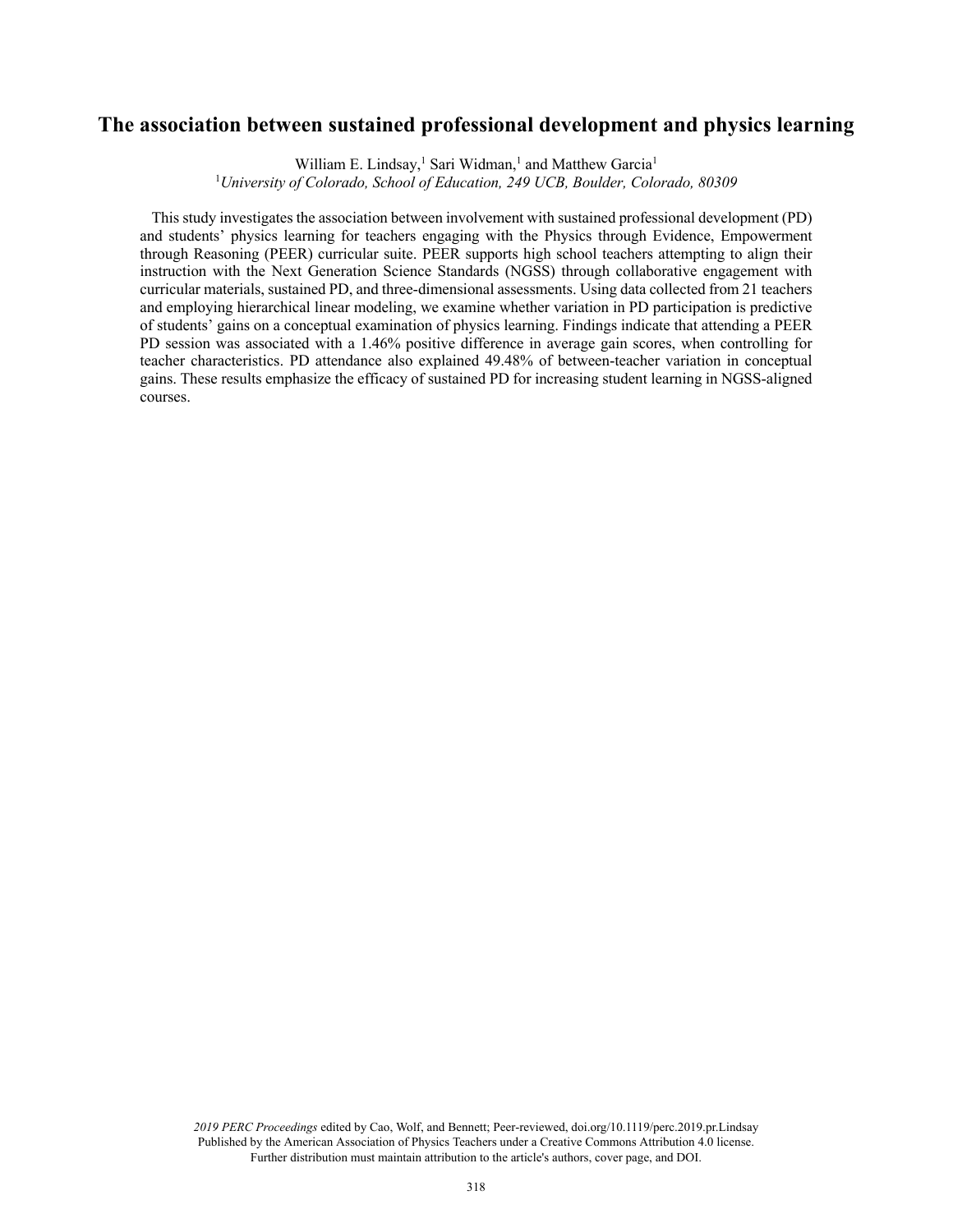#### **I. INTRODUCTION**

The recent publication of *A Framework for K-12 Science Education* and the subsequent implementation of the Next Generation Science Standards (NGSS) is a bold attempt to improve science education for all K-12 students [1, 2]. To reach this goal, the NGSS advocates for students to gain mastery over three dimensions of scientific knowledge: disciplinary-specific content ideas, cross-cutting concepts, and science and engineering practices. However, scholars of educational reform have identified many large and expensive reform efforts during the  $20<sup>th</sup>$  century that failed to foster meaningful and sustainable change [3, 4]. As a possible explanation for this tendency, scholars point to a historical lack of systemic support for teachers attempting ambitious instructional change, including a lack of adequate preparation, material resources, and ongoing professional learning [5, 6]. Advocates of NGSS implementation have attempted to confront this dilemma by claiming that science teachers need ongoing support implementing the standards, including sustained professional development (PD) [7, 8].

One effort to provide reform supports is the Physics through Evidence, Empowerment through Reasoning (PEER) curricular suite. PEER engages teachers with sustained professional development that includes community collaboration to solve persistent problems of practice and is grounded in three-dimensional curricular materials and assessments. Initially based on the design principles of the Physics and Everyday Thinking curriculum [9], PEER has been collaboratively developed over the past eight years by researchers, teachers, and teacher educators at the University of Colorado Boulder. Awareness of the curricular suite has grown through word-of-mouth, conference presentations, and formal and informal connections to the PEER group.

Previous research has suggested that teacher participation with the PEER suite may be associated with increased conceptual gains for students when compared to classrooms using traditional pedagogies [10]. This finding aligns well with other studies of courses employing student-centered physics pedagogies [11-13]. However, research has not disentangled the effects of PEER components on student learning, including sustained PD participation.

The goal of this study is to investigate the relationship between PD participation and physics learning in courses taught by teachers engaging with the PEER curricular suite. To do so, we use student achievement data gathered from the courses of 10 teachers during the 2016-2017 school year and 11 teachers during the 2017-2018 school year. As participation with PEER has grown from a few initial pilot testers to over 60 current teachers, there has been variability in the amount of PD sessions teachers have attended. For example, early implementers of PEER have received more PD than later participants. More random variation in PD attendance has occurred due to scheduling conflicts, illness, or teaching schedule changes. The current study will take advantage of this variability to analyze whether sustained PD is associated with increased student achievement. More specifically, we attempt to answer the following research questions:

*1. Is teachers' PEER PD participation predictive of students' gains in conceptual understandings of physics?*

*2. How does controlling for teacher characteristics affect the association between PEER PD participation and student gains?* 

To explore these questions, we performed a descriptive analysis using hierarchical linear modeling (HLM) to account for the nesting of students' conceptual gains within teachers and to test the idea that teachers' exposure to PD may have an association with students' conceptual gains. While this analysis will not provide conclusive evidence that PD participation is causally linked to conceptual gains, it will provide first-order evidence that this may be the case.

### **II. THE IMPORTANCE OF SUSTAINED PD**

3D-instruction requires facility with scientific knowledge building, content expertise, and disciplinary-specific instructional techniques [1, 15]. Unfortunately, many science teachers have neither expertise with scientific inquiry [16] nor physics-specific pedagogical content knowledge [8]. Moreover, many science teachers are trained by Schools of Education that prioritize learning educational theories over scientific research, often resulting in misunderstandings regarding scientific knowledge production [17].

For practicing science teachers who have not received adequate training during pre-service preparation, PD has been offered as a possible solution [18]. However, not all PD programs are created equal. Specific to the NGSS, Wilson's synthesis of PD research for science teachers identified five key elements for effective PD: focusing on specific content, engaging teachers in active learning, enabling collective participation, coherence, and sufficient duration [19]. Wilson's emphasis on coherence and duration differs from historical approaches to PD, which were usually one-off sessions given by educational experts that focused on transmitting a particular practice or skill without sustained support or follow-up on the impact of PD [19].

Relatedly, Penuel and colleagues' HLM analysis of 454 teachers nested in 28 PD programs found that the length of PD programs was positively associated with the coherent implementation of inquiry-based curricular materials and increased student learning outcomes [20]. The length of PD was also identified in a meta-analysis conducted by Yoon and colleagues as a key predictor of increased student learning gains [21]. These findings align well with our hypothesis that the frequency of PEER PD participation may be linked to increased student learning gains.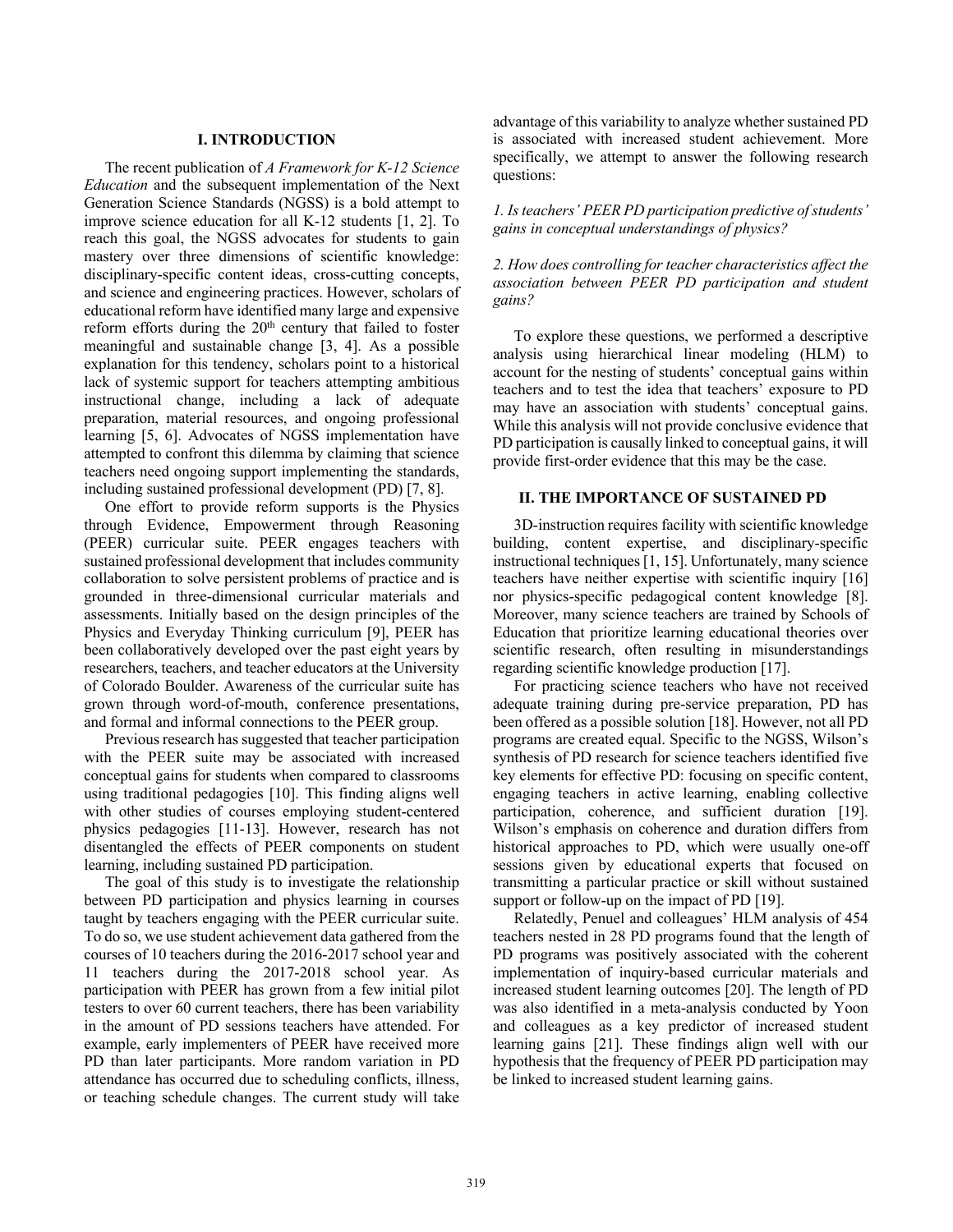## **III. PEER PD**

The design principles of PEER PD are informed by what is currently considered best practices by the education research community [22]. For example, PD experiences are designed to help teachers induce both physics and pedagogical principles. To do so, PEER PD engages teachers with model building activities to learn about evidence, inferences, and knowledge production as a dynamic process. These activities mirror the same inquiry approach that guides PEER lessons, to help teachers understand the pedagogical principles underlying curricular supports. PEER PD occurs during a two-day summer institute and four five-hour sessions on Saturdays during the school year.

PD is also intentionally designed to meet the diverse needs of teachers as they gain more experience collaborating with PEER. For instance, experienced teachers identify common problems of practice that arise across inductive courses and complete investigative cycles to produce local instructional theories [23]. Some experienced teachers also attend trainings to become PD facilitators as the program grows. This sustained, evolving, and responsive commitment to pedagogical improvement through PD is a key component of the PEER approach and may support teachers in implementing student-centered pedagogies previously linked to increased student learning outcomes [10-13].

The current study does not employ a causal design and may produce biased results. For example, if teachers volunteer to attend more PD, their enthusiasm may be a better explanation for their students' higher conceptual gains than what they learned during PD. However, given that participation with PEER is voluntary, studied teachers were all eager to align their instruction with the NGSS and were all volunteering to attend PD. Consequently, we argue that PD attendance variation is mostly random, strengthening the validity of the connection between PD attendance and students' conceptual gains.

#### **IV. STUDY CONTEXT AND DATA COLLECTION**

Data collection occurred over the 2016-2017 and 2017- 2018 school years as part of a larger study broadly examining the implementation of NGSS-aligned curricular materials in high school physics courses. During the 2016-2017 school year, researchers collected data from seven PEER teachers working in six schools (*N=201 students*) and three teachers using a more traditional approach (*N=131 students*). To recruit comparison teachers, we sent an email to a listserve of local physics teachers offering a small financial compensation for participation. Three teachers from highachieving suburban schools responded. The inclusion of teachers with no experience teaching PEER and no attendance at PD increases the validity of our analysis, as they act as comparative cases. During the 2017-2018 school year, researchers collected data from the classes of 11 PEER teachers working in 11 different schools (*N=417 students*). We then collapsed the data from 2016-2017 and 2017-2018 into the single dataset used in this analysis. In the cases where teachers taught multiple sections of physics, we collapsed students from different sections into a single nested cluster linked to their teacher. Altogether, the study includes a sample of 749 students from 21 teachers.

Participating teachers were primarily responsible for gathering data from each of their students who consented/assented to participate with the research study. The sample of 749 students represents 85.6% of the students in participating teachers' physics courses, as 126 students declined research participation. There were no apparent patterns indicating why certain students declined or consented/assented to be involved in research. Student-level variables gathered included pre- (August) and post- (May) scores on a conceptual examination of physics knowledge, Likert-scaled measures of confidence and affinity towards physics, and demographic information. The current study uses students' pre- and post-scores on the conceptual exam of physics knowledge as the outcome of interest.

Researchers collected data on teacher experience, PEER participation, and demographics through a survey. Teacherlevel variables included the number of PEER PD sessions they had attended, gender, years of experience teaching, years of teaching using PEER curricular materials, the level and discipline of degree they had received, and a selfreported Likert-scaled measure of their district's alignment with the NGSS. The current study uses frequency of PD attendance, years of experience teaching with PEER curricular materials, physics degree, and gender. Descriptive statistics for each variable included in our model are included in Table I.

TABLE I. Descriptive statistics for model variables

| Variable              | Mean  | SD    | Min      | Max   |
|-----------------------|-------|-------|----------|-------|
| Student-Level (N=749) |       |       |          |       |
| Pre $\%$              | 29.80 | 12.91 | $\theta$ | 88.57 |
| Post $%$              | 51.64 | 21.48 | 0        | 100   |
| Gain Score %          | 21.88 | 18.45 | $-40$    | 91.43 |
| Teacher Level (N=21)  |       |       |          |       |
| PD Frequency          | 6.81  | 4.69  | 0        | 14    |
| Years PEER Exp        | 1.48  | 1.21  | 0        | 4     |
| Female %              | 42.85 |       |          |       |
| Physics Degree %      | 38.10 |       |          |       |

The content of the conceptual exam was drawn from a variety of items that have had evidence of content and face validity gathered for their use in introductory physics courses. This includes items from the Force Concept Inventory [24] and the Physics and Everyday Thinking Conceptual Exam [9]. Altogether, the exam included 60 items. Cronbach's Alpha for the post-exam equaled .91 for students from the 2016-2017 sample, and .88 for students from the 2017-2018 sample, indicating a high degree of assessment reliability.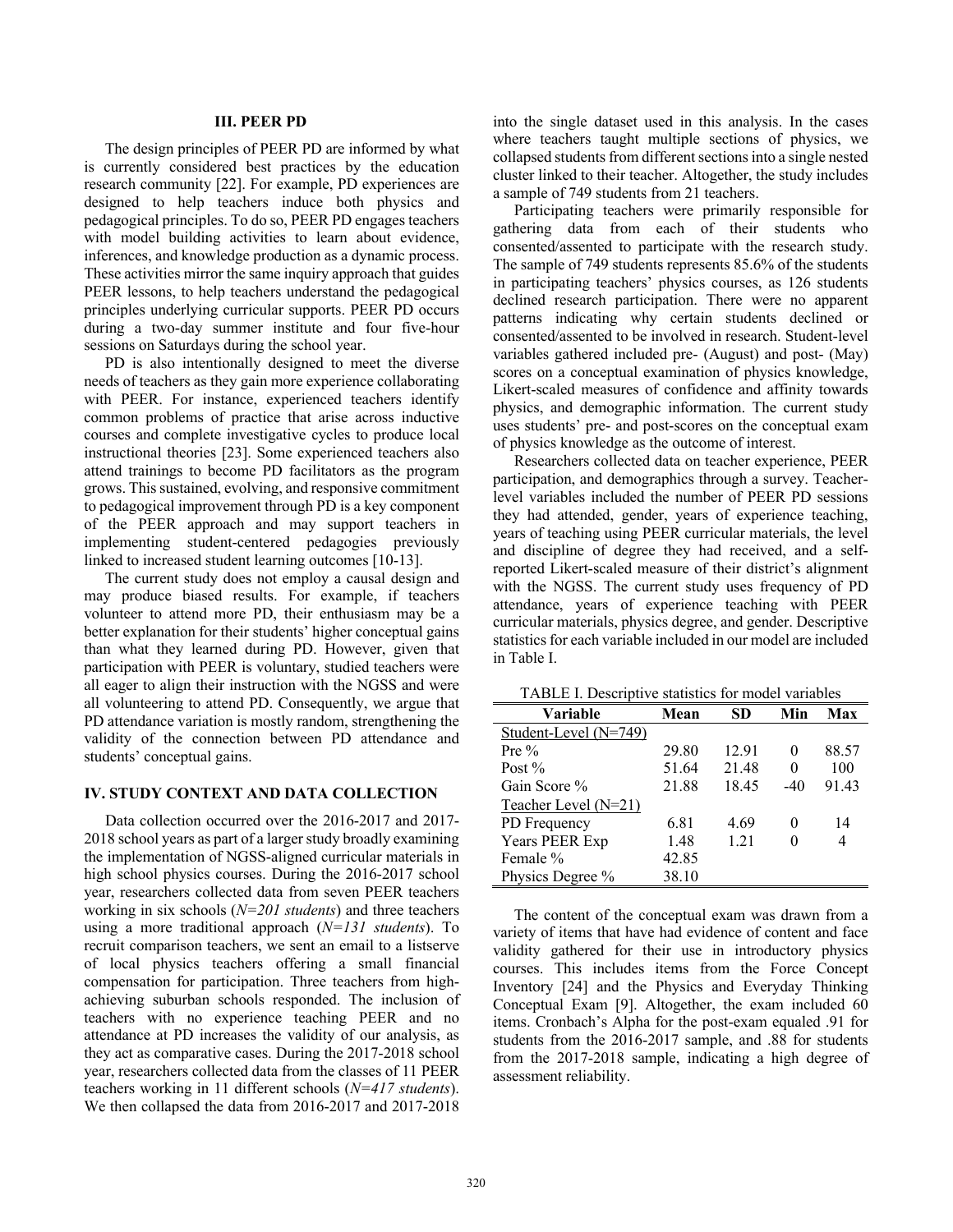Gain scores were calculated for each student by subtracting the percentage of correct answers on the preexam by the percentage of correct answers on the post-exam. On average, students gained 21.88% from their pre-score to their post-score. Based on conversations with physics education researchers who had used items from the Force Concept Inventory and Physics and Everyday Thinking Conceptual Exam when teaching introductory physics courses, this average gain was typical for students who had not previously taken physics [25]. The average gain score had a standard deviation of 18.45, indicating high variability.

The variable of PD frequency represents the number of full-day summer PD sessions or half-day Saturday PD sessions that participants reported attending. The average number of PD sessions attended equaled 6.81 with a standard deviation of 4.69. The three comparison teachers attended zero PD sessions, while the minimum PD frequency for PEER teachers equaled three. The variability of PD participation is closely tied to when teachers began partnering with the PEER project, alongside more random variability when teachers did not attend PD because of scheduling or other conflicts. Some of the earliest participants with PEER also used PEER curricular materials without associated PD as PD was not yet offered. This led to variability in teachers' years of experience using PEER curricular materials.

#### **V. METHODOLOGY**

We performed a descriptive analysis using HLM. Using two-level hierarchical linear models for this analysis allows us to predict how much of the variation in students' gain scores is explained by teacher characteristics, including the PD attendance frequency, versus how much is explained by student characteristics. Level-1 of the model describes students, while level-2 describes teachers.

We ran three two-level models with student gain scores as our outcome. We first ran an unconditional model to understand the variability of conceptual gains. Then we added our primary predictor of interest at level-2, to see whether there was an association between frequency of PEER PD and conceptual gains, as well as to determine how much conceptual gain variance could be explained by PD attendance. In Model 3, we controlled for potentially confounding teacher-level variables to see if the association found in Model 2 held. We present this final model below.

$$
L_1: GAMNS_{ij} = \beta_{0j} + r_{ij} \qquad \qquad r_{ij} \sim N(0, \sigma^2)
$$

L<sub>2</sub>: 
$$
\beta_{0j} = \gamma_{00} + \gamma_{01}(\text{FreqPD}_j) + \begin{pmatrix} \gamma_{02} (\text{YearsExp}_j) \\ \gamma_{03} (\text{PhysDegree}_j) \\ \gamma_{04} (\text{Female}_j) \end{pmatrix} + u_{0j}
$$
  
\n $u_{0j} \sim N(0, \tau_{00})$  (1)

For each model, the outcome variable GAINS*ij* represents the gain score of student *i* taught by teacher *j*. For Model 1, because we do not include any predictor variables at level-2, γ00 represents the average gain score for students in a typical teacher's course. We also used the parameter  $\tau_{00}$  from Model 1 to determine the variance in gain scores between teachers.

In Model 2, we added the level-2 predictor variable FreqPD*<sup>j</sup>* to the unconditional model. We centered this predictor variable around the grand mean, so that the intercept,  $\gamma_{00}$ , represented the average gain score for a student whose teacher participated in an average amount of PD. Accordingly,  $\gamma_{01}$  represents the average change in students' gain scores, associated with the amount of PD attended by teacher *j*. If  $\gamma_{01}$  is statistically significant it suggests that the student gain score variation is not due to chance alone, but that the amount of PD attendance was a significant predictor of student gain scores. We also compared the variance parameter  $\tau_{00}$  to that of Model 1, to understand how much gain score variance is explained by PD attendance.

Lastly for Model 3, we introduced a vector of potentially confounding teacher-level variables that includes the dummy variables Female*<sup>j</sup>* and PhysDegree*j*, and the continuous variable YearsExp*j*. We then compared the results of this final model with Model 2 to see if the addition of potentially cofounding variables altered the findings.

### **VI. FINDINGS**

The fixed and random effects of each model are included in Table II and Table III.

TABLE II. Fixed effects (SE)

| Parameter                     | Model 1    | Model 2    | <b>Model 3</b> |
|-------------------------------|------------|------------|----------------|
| Intercept, $y_{00}$           | $20.83***$ | $20.86***$ | 23.18***       |
|                               | (1.66)     | (1.29)     | (1.90)         |
| PD Frequency, $\gamma_{0I}$   |            | $1.14**$   | $1.46***$      |
|                               |            | (0.30)     | (0.33)         |
| Years PEER Exp, $\gamma_{02}$ |            |            | $-0.93$        |
|                               |            |            | (1.23)         |
| Physics Degree, $\gamma_{03}$ |            |            | $-1.26$        |
|                               |            |            | (2.49)         |
| Female, $y_{04}$              |            |            | $4.46*$        |
|                               |            |            | (2.25)         |
| Model Characteristics         |            |            |                |
| Variance $(\beta_{0i})$       | 281.11     | 280.83     | 280.99         |
| ICC $(\% )$                   | 15.47      | 8.42       | 8.47           |
| *p<.05, **p<0.01, ***p<.001   |            |            |                |

| TABLE III. Random effects     |                |                |                |  |  |  |
|-------------------------------|----------------|----------------|----------------|--|--|--|
| <b>Parameter</b>              | <b>Model 1</b> | <b>Model 2</b> | <b>Model 3</b> |  |  |  |
| Level 1 Variance, $\sigma^2$  | 281.11         | 280.83         | 280.99         |  |  |  |
| Level 2 Variance, $\tau_{00}$ | 51.45          | 25.81          | 25.99          |  |  |  |
| L2 Var. Explained $(\%)$      |                | 49.83          | 49.48          |  |  |  |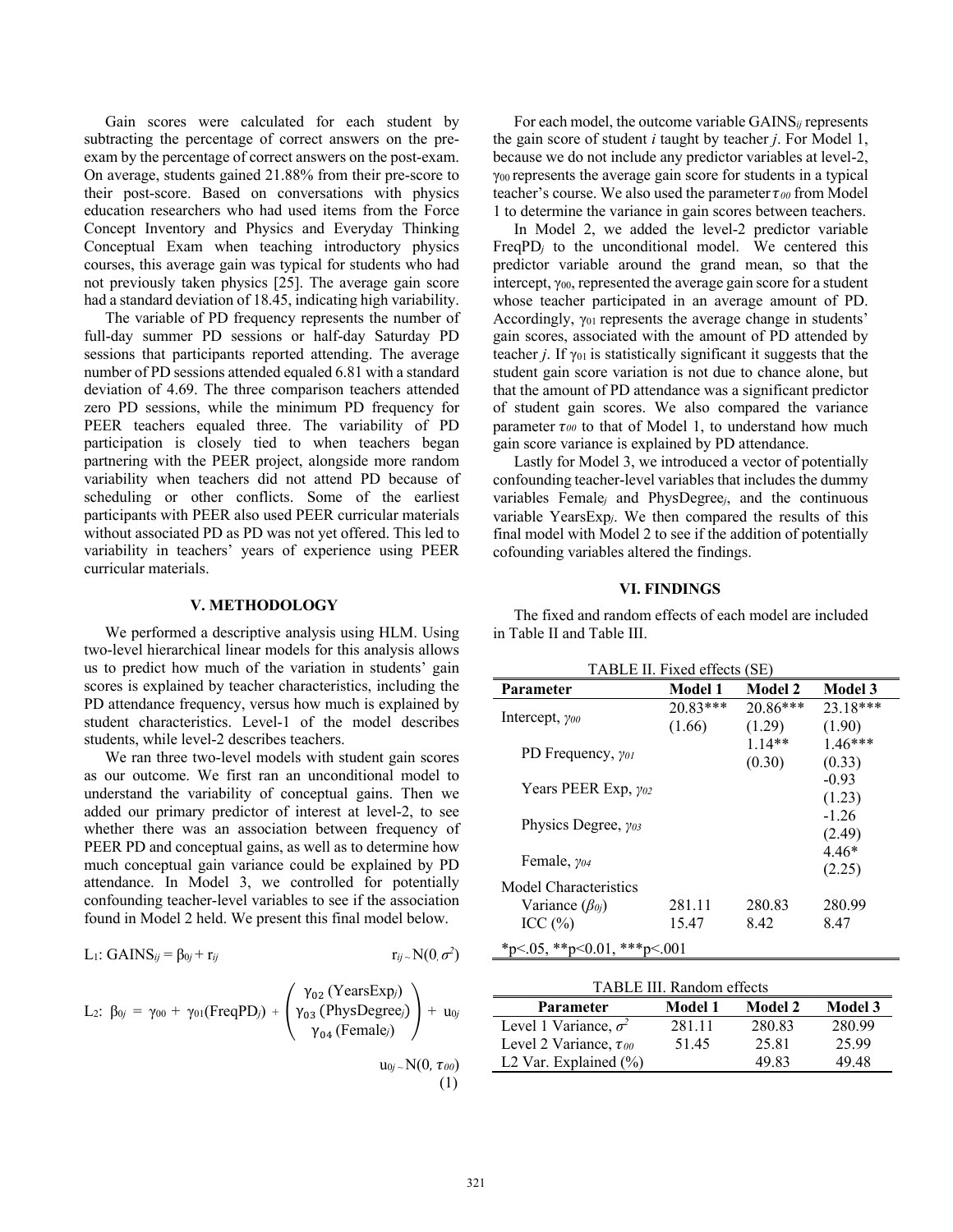The first model is helpful for identifying the unconditional variance of student gain scores. As seen in Table II, the coefficient on  $\gamma_{00}$  is statistically significant (p<0.001), suggesting an average gain score of 20.83% for any student *i* nested in teacher *j*. Table II also shows an intraclass correlation coefficient for Model  $1 = 15.47\%,$ indicating that 15.47% of the student gain score variance occurs between teachers.

Knowing that 15.47% of the student gain score variation is between teachers, we then sought to understand if a portion of the between-teacher variance in student gain scores is associated with PEER PD. Table II shows the coefficient on  $\gamma_{00}$  is again statistically significant (p<0.001), suggesting a continuance in associated student gain scores between Model 1 and Model 2. The coefficient on  $\gamma_{00}$  suggests an average associated difference in gain scores of 20.86% for any student *i* nested in teacher *j*. Furthermore, the coefficient on  $\gamma_{01}$ , which represents teacher PD attendance, is statistically significant ( $p<0.001$ ). This suggests that attending an additional PD is associated with a 1.14% difference in student gain scores. Furthermore, Table III shows the level-2 between-teacher variance for Model 2,  $\tau_{00} = 25.81$ , is smaller by about half of the level-2 between-teacher variance of Model 1, suggesting that adding PEER PD participation to the model reduced the between-teacher variation by 49.83%.

Table II also shows the fixed effects of Model 3, which expands on Model 2 by controlling for teacher level factors. The coefficient on  $\gamma_{00}$  is again statistically significant (p<0.001), suggesting a perseverance in associated student gain scores across Models 1 through 3. In Model 3, the coefficient on γ00 suggests an average associated difference in conceptual understandings of physics of 23.18% for any student *i* nested in teacher *j*. The coefficient on  $\gamma_{01}$  is statistically significant ( $p<0.001$ ), suggesting that attending an additional PD is associated with an average gain score difference of 1.46% for any student *i* nested in teacher *j*.

Table III shows the level-2 between-teacher variance for Model 3,  $\tau_{00} = 25.99$ , is again smaller by about half of the level-2 variance of Model 1, suggesting that adding PEER PD participation reduced the between-teacher variation by 49.48%. This is consistent with the findings for Model 2, suggesting a lack of substance to controlling factors. Like Model 2, Model 3 shows a lower intra-class correlation coefficient than Model 1, indicating less between-teacher variation. Therefore, we can assume the lower observed variation is associated with teachers' PD participation, and that the teacher factors we suspected might play a part explaining the variation difference are not significant.

#### **VII. CONCLUSION**

There is evidence to suggest a positive relationship between teachers' sustained participation in PEER PD sessions, and gains in students' conceptual physics knowledge. Among sample classrooms, teacher PD participation plays a substantial role explaining the betweenteacher gain score variation. Attending a PD session was also associated with a 1.46% positive difference in students' average gain scores, indicating an association between PD and student learning within our sample. Considering that the average student-level gain score in our sample was 21.88%, an average 1.46% positive difference in students' average gain scores associated with teachers attending one additional PEER PD session is fairly substantial.

Because we lack a true control group, the claims we can make from this analysis are limited. Nonetheless, the results of this study are encouraging, as they suggest that sustained PD is a valuable support for teachers implementing NGSSaligned physics instruction. Based on this finding, we contend that further study into the relationship between sustained PD and students' learning gains in NGSS-aligned physics courses is a worthwhile pursuit.

As stated in our literature review, not all PD is created equal. If the sustained PD offered to teachers implementing PEER is indeed effective, further study is needed to determine what characteristics of the PD make it successful. Meanwhile, our current analysis leads us to believe that sustained PD may be a valuable support for teachers implementing PEER, and a worthwhile intervention for teachers attempting to reform their physics instruction. As this conclusion also aligns well with the implementation suggestions outlined by the NGSS, alongside best practices for supporting teachers currently identified by the education research community, we are cautiously optimistic that efforts to provide sustained PD aligned with curricular materials have been worthwhile.

## **ACKNOWLEDGEMENTS**

The writers wish to thank participating students and teachers, alongside NSF Grant #937941 for project funding.

<sup>[1]</sup> National Research Council, *A Framework for K-12 Science Education* (National Academy Press, 2012).

<sup>[2]</sup> NGSS Lead States, *Next Generation Science Standards: For States, By States* (National Academy Press, 2013).

<sup>[3]</sup> V.K. Otero and D.E. Meltzer, 100 years of attempts to transform physics education, The Physics Teacher **54**, 9 (2016).

<sup>[4]</sup> R.D. Anderson, Reforming science teaching: What research says about inquiry, Journal of Science Teacher Education **22**, 7 (2002).

<sup>[5]</sup> R. Elmore, Getting to scale with good educational practice, Harvard Educational Review **66**, 1 (1996).

<sup>[6]</sup> D. Tyack and W. Tobin, The "grammar" of schooling: Why has it been so hard to change, American Educational Research Journal **31,** 3 (1994).